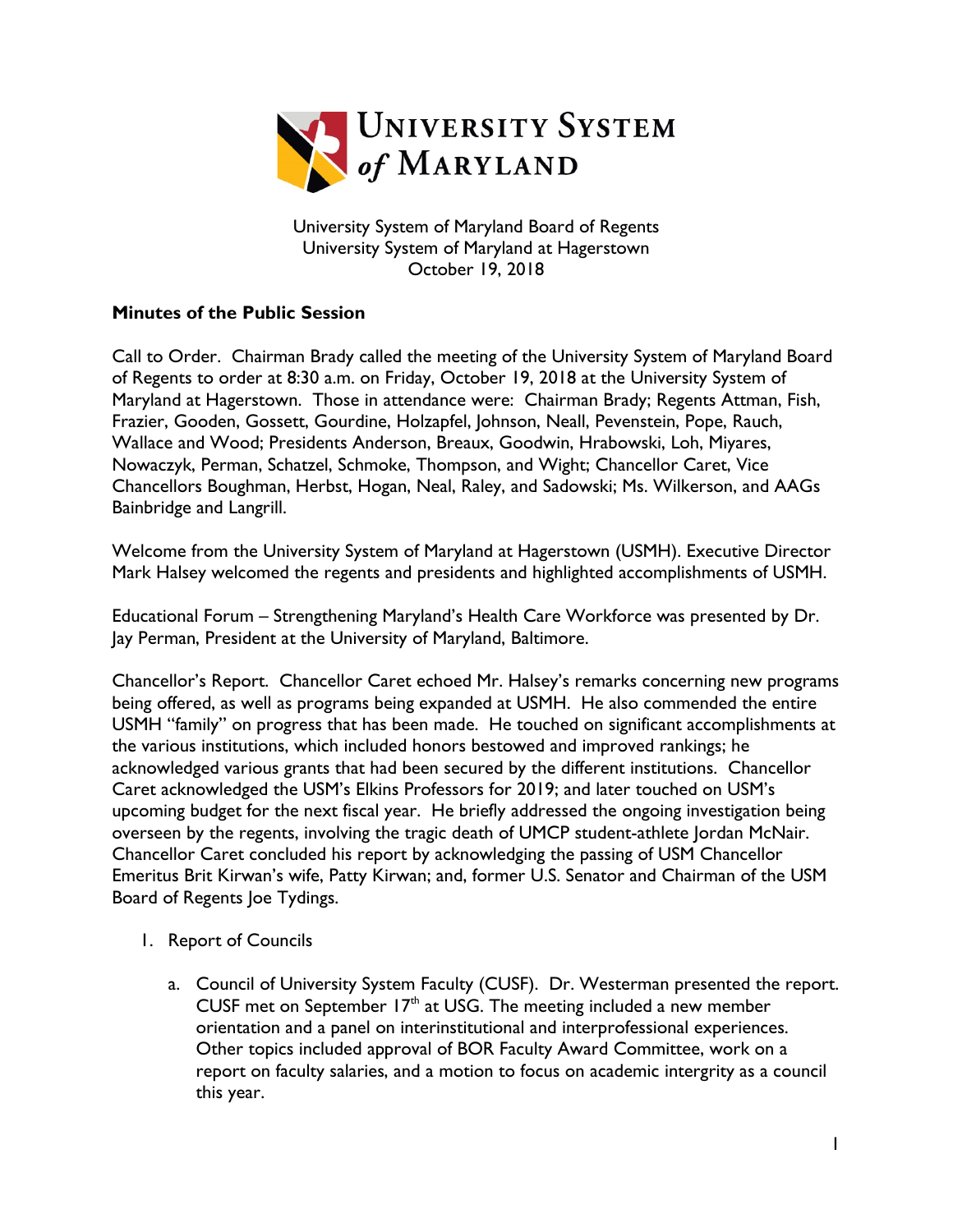- b. Council of University System Presidents. Dr. Perman presented the report. CUSP met on October 1<sup>st</sup>. Topics discussed at this meeting included new requirements for sexual harassment training, the Northeast Higher Education Center, an update on the coalition case, the enhancement request, and a discussion of possible retreat topics.
- c. University System of Maryland Student Council. Mr. Prouty presented the report. USMSC held its first meeting of the year on September 9<sup>th</sup> at the USMO in Adelphi. Topics covered included student safety, bereavement policies, mental health, affordability, and civic engagement. Applications for the Board of Directors were released and the council prepared for their next meeting.
- d. Council of University System Staff (CUSS). Mr. Freeman presented the report in the absence of Ms. Gray. CUSS met on September 18<sup>th</sup> at UB and discussed topics such as tasks for the upcoming year, retiree prescription benefits, BOR Staff Awards, and the monitoring of legislation and staff benefits.
- 2. Consent Agenda. The Consent Agenda was presented to the regents by Chairman Brady. He asked if there were any items on the agenda that should be removed for further discussion. There were no requests to remove any items; therefore, Chairman Brady moved, and Regent Pope seconded the motion to accept the consent agenda; it was unanimously approved. The items included were:
	- a. Committee of the Whole
		- i. Approval of meeting minutes from September 21, 2018 Public and Closed Sessions (action)
		- ii. Approval of meeting minutes from October 1, 2018 Public and Closed Sessions of a Special Board Meeting (action)
	- b. Committee on Organization and Compensation
		- i. Approval of meeting minutes from October 11, 2018 Public and Closed Sessions (action)
		- ii. Status of Work Plan on Executive Compensation and Governance (information)
	- c. Committee on Finance
		- i. Approval of meeting minutes from September 13, 2018 Public and Closed Sessions (action)
		- ii. University System of Maryland: Official Intent Resolution on Reimbursement of System Cash Balances Spent on Revenue Bond-Authorized Projects (action)
		- iii. University of Maryland, College Park: Establishment of \$25M Quasiendowment to Provide Matching Fund for Maryland Promise Fund (action)
		- iv. University of Maryland, Baltimore: Renovation of 16 S. Poppleton Street, Baltimore (action)
		- v. Frostburg State University 2018 Facilities Master Plan (information)
- 3. Review of Items Removed from Consent Agenda